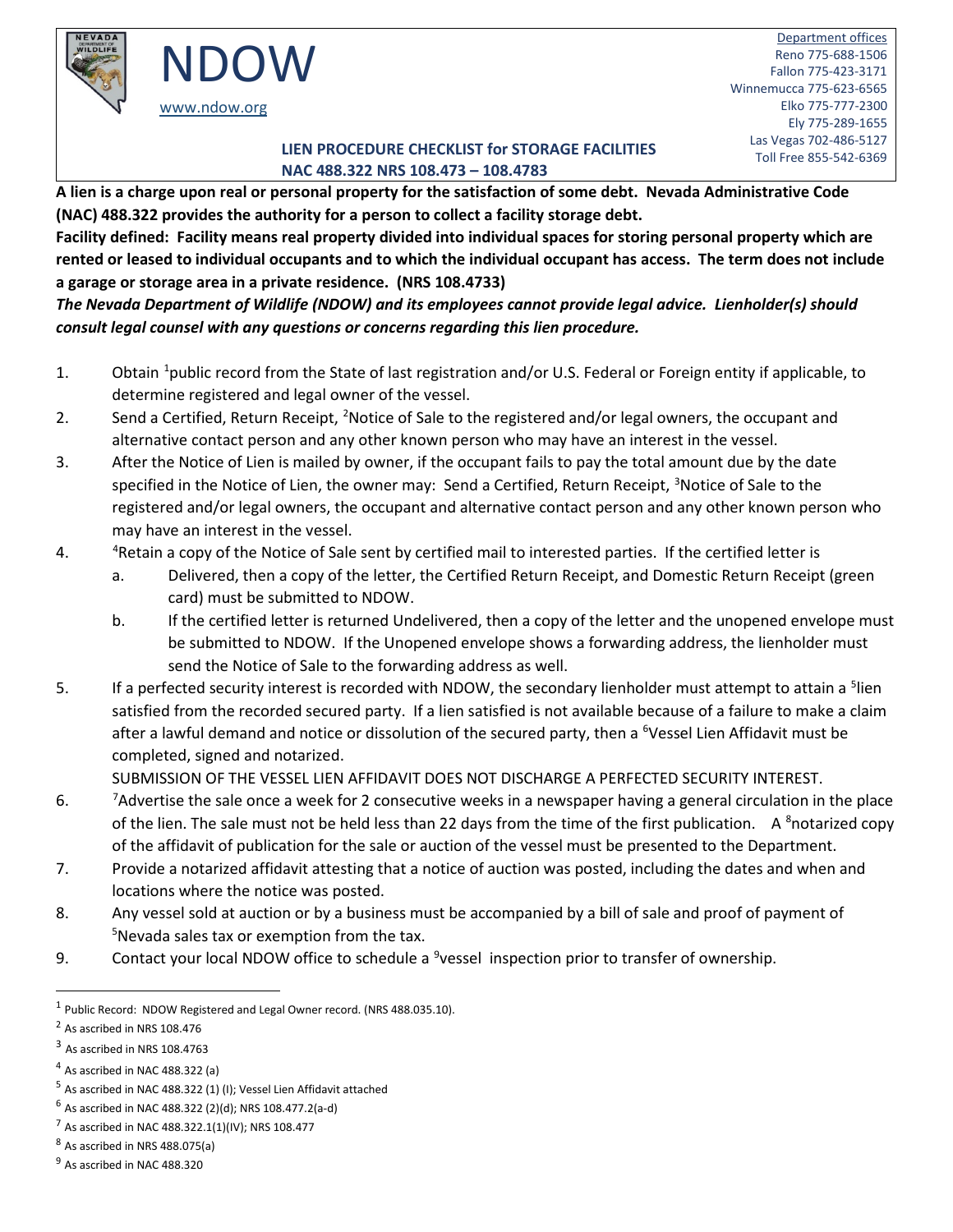| <b>NEVADA</b><br>WILDLIFE                                                                                                                                                                                                                                                                                                                                                                                                                                        | <b>NDOW</b><br>www.ndow.org |             |                                 |               |                      |                                                  |                        |                            | Department offices.<br>Reno 775-688-1506<br>Fallon 775-423-3171<br>Winnemucca 775-623-6565<br>Elko 775-777-2300 |  |
|------------------------------------------------------------------------------------------------------------------------------------------------------------------------------------------------------------------------------------------------------------------------------------------------------------------------------------------------------------------------------------------------------------------------------------------------------------------|-----------------------------|-------------|---------------------------------|---------------|----------------------|--------------------------------------------------|------------------------|----------------------------|-----------------------------------------------------------------------------------------------------------------|--|
|                                                                                                                                                                                                                                                                                                                                                                                                                                                                  |                             |             | LIEN SALE AFFIDAVIT             |               |                      |                                                  |                        |                            | Ely 775-289-1655                                                                                                |  |
| Type of Ownership Document Requested (Please circle one title type)                                                                                                                                                                                                                                                                                                                                                                                              |                             |             |                                 |               |                      |                                                  | Las Vegas 702-486-5127 |                            |                                                                                                                 |  |
|                                                                                                                                                                                                                                                                                                                                                                                                                                                                  |                             |             | Vessel Lien - or - Storage Lien |               |                      |                                                  |                        |                            | Toll Free 855-542-6369                                                                                          |  |
| Note: This form must be completed in its entirety. Insert "unknown" when information is not available or N/A if not applicable.                                                                                                                                                                                                                                                                                                                                  |                             |             |                                 |               |                      |                                                  |                        |                            |                                                                                                                 |  |
| Full Legal Name and Title of Business Representative                                                                                                                                                                                                                                                                                                                                                                                                             |                             |             |                                 |               | <b>Business Name</b> |                                                  |                        |                            |                                                                                                                 |  |
|                                                                                                                                                                                                                                                                                                                                                                                                                                                                  |                             |             | on behalf of                    |               |                      |                                                  |                        |                            |                                                                                                                 |  |
| <b>Business Street Address</b>                                                                                                                                                                                                                                                                                                                                                                                                                                   |                             |             |                                 |               | City                 |                                                  |                        | State                      | Zip Code                                                                                                        |  |
| Being duly swore on oath says that on the                                                                                                                                                                                                                                                                                                                                                                                                                        |                             |             |                                 | day of $\_\_$ |                      |                                                  | year of                |                            | one                                                                                                             |  |
| Name of who authorized the service from the business above                                                                                                                                                                                                                                                                                                                                                                                                       |                             |             |                                 |               |                      |                                                  |                        |                            |                                                                                                                 |  |
|                                                                                                                                                                                                                                                                                                                                                                                                                                                                  |                             |             |                                 |               |                      |                                                  |                        |                            |                                                                                                                 |  |
| Left with him/her, or with the corporation, a certain vessel described below:                                                                                                                                                                                                                                                                                                                                                                                    |                             |             |                                 |               |                      |                                                  |                        |                            |                                                                                                                 |  |
| State Vessel Number                                                                                                                                                                                                                                                                                                                                                                                                                                              | Year                        | Make        |                                 |               | Model                |                                                  |                        | Hull Identification Number |                                                                                                                 |  |
|                                                                                                                                                                                                                                                                                                                                                                                                                                                                  |                             |             |                                 |               |                      |                                                  |                        |                            |                                                                                                                 |  |
| <b>Registered Owner(s)</b>                                                                                                                                                                                                                                                                                                                                                                                                                                       |                             |             |                                 |               |                      |                                                  |                        |                            |                                                                                                                 |  |
| First Name                                                                                                                                                                                                                                                                                                                                                                                                                                                       |                             | Middle Name |                                 |               |                      | Last Name                                        |                        |                            |                                                                                                                 |  |
|                                                                                                                                                                                                                                                                                                                                                                                                                                                                  |                             |             |                                 |               |                      |                                                  |                        |                            |                                                                                                                 |  |
| eMail address                                                                                                                                                                                                                                                                                                                                                                                                                                                    |                             |             |                                 |               |                      | <b>Telephone Number</b>                          |                        |                            |                                                                                                                 |  |
| <b>Physical Address</b>                                                                                                                                                                                                                                                                                                                                                                                                                                          |                             |             |                                 |               |                      |                                                  |                        |                            |                                                                                                                 |  |
|                                                                                                                                                                                                                                                                                                                                                                                                                                                                  |                             |             |                                 |               |                      |                                                  |                        |                            |                                                                                                                 |  |
| <b>Mailing Address</b>                                                                                                                                                                                                                                                                                                                                                                                                                                           |                             |             |                                 |               |                      |                                                  |                        |                            |                                                                                                                 |  |
| Legal Owner                                                                                                                                                                                                                                                                                                                                                                                                                                                      |                             |             |                                 |               |                      |                                                  |                        |                            |                                                                                                                 |  |
| Name of Bank, Finance Company, or Individual Lienholder. If none, write the word SAME                                                                                                                                                                                                                                                                                                                                                                            |                             |             |                                 |               |                      |                                                  |                        |                            |                                                                                                                 |  |
|                                                                                                                                                                                                                                                                                                                                                                                                                                                                  |                             |             |                                 |               |                      |                                                  |                        |                            |                                                                                                                 |  |
| Complete Address of Bank, Finance Company or Individual Lienholder.                                                                                                                                                                                                                                                                                                                                                                                              |                             |             |                                 |               |                      |                                                  |                        |                            |                                                                                                                 |  |
| The charges assessed are for (circle all appropriate boxes):                                                                                                                                                                                                                                                                                                                                                                                                     |                             |             |                                 |               |                      |                                                  |                        |                            |                                                                                                                 |  |
| Storage<br>Towing                                                                                                                                                                                                                                                                                                                                                                                                                                                | Repair                      |             |                                 |               |                      |                                                  |                        |                            |                                                                                                                 |  |
| due notice and demand given and made pursuant to the provisions of NRS 108.670 - NRS 108.760 or NRS 108.473 -NRS 108.4783.                                                                                                                                                                                                                                                                                                                                       |                             |             |                                 |               |                      |                                                  |                        |                            |                                                                                                                 |  |
|                                                                                                                                                                                                                                                                                                                                                                                                                                                                  |                             |             |                                 |               |                      |                                                  |                        |                            |                                                                                                                 |  |
|                                                                                                                                                                                                                                                                                                                                                                                                                                                                  |                             |             |                                 |               |                      |                                                  |                        |                            |                                                                                                                 |  |
| auction for the sum of \$ NV Sales Tax Collected \$                                                                                                                                                                                                                                                                                                                                                                                                              |                             |             |                                 |               |                      | $\frac{1}{2}$ Total purchase price $\frac{5}{2}$ |                        |                            |                                                                                                                 |  |
| <b>Purchaser's Name</b>                                                                                                                                                                                                                                                                                                                                                                                                                                          |                             |             |                                 |               |                      |                                                  |                        |                            |                                                                                                                 |  |
| <b>First Name</b>                                                                                                                                                                                                                                                                                                                                                                                                                                                |                             | Middle Name |                                 |               |                      | Last Name                                        |                        |                            |                                                                                                                 |  |
|                                                                                                                                                                                                                                                                                                                                                                                                                                                                  |                             |             |                                 |               |                      |                                                  |                        |                            |                                                                                                                 |  |
| eMail address                                                                                                                                                                                                                                                                                                                                                                                                                                                    |                             |             |                                 |               |                      | Telephone Number                                 |                        |                            |                                                                                                                 |  |
| Physical Address                                                                                                                                                                                                                                                                                                                                                                                                                                                 |                             |             |                                 |               |                      |                                                  |                        |                            |                                                                                                                 |  |
| <b>Mailing Address</b>                                                                                                                                                                                                                                                                                                                                                                                                                                           |                             |             |                                 |               |                      |                                                  |                        |                            |                                                                                                                 |  |
|                                                                                                                                                                                                                                                                                                                                                                                                                                                                  |                             |             |                                 |               |                      |                                                  |                        |                            |                                                                                                                 |  |
|                                                                                                                                                                                                                                                                                                                                                                                                                                                                  |                             |             |                                 |               |                      |                                                  |                        |                            |                                                                                                                 |  |
|                                                                                                                                                                                                                                                                                                                                                                                                                                                                  |                             |             |                                 |               |                      |                                                  |                        |                            |                                                                                                                 |  |
|                                                                                                                                                                                                                                                                                                                                                                                                                                                                  |                             |             |                                 |               |                      |                                                  |                        |                            |                                                                                                                 |  |
| That all provisions of NRS 108.670 - 108.760 or 108.473 - 108.4783 have been complied with, and affiant makes this affidavit for the purpose of satisfying the State of Nevada, Department of Wildlife, that a Certificate of                                                                                                                                                                                                                                    |                             |             |                                 |               |                      |                                                  |                        |                            |                                                                                                                 |  |
| Registration and/or Ownership for said vessel should be issued to the aforesaid purchaser thereof upon the facts herein stated, and that the affiant does hereby release and discharge, and agrees to hold harmless and indemn<br>the said State of Nevada, Department of Wildlife of and from any and all liability to anyone whomsoever which may arise by reason of any contest of the validity of the lien herein referred to, or the validity of sale under |                             |             |                                 |               |                      |                                                  |                        |                            |                                                                                                                 |  |
| lien, or failure of lien claimant to satisfy lien in the manner prescribed in NR\$ 108.670-108.760 or 108.473-108.4783                                                                                                                                                                                                                                                                                                                                           |                             |             |                                 |               |                      |                                                  |                        |                            |                                                                                                                 |  |
| Lien Claimant Signature                                                                                                                                                                                                                                                                                                                                                                                                                                          |                             |             |                                 |               |                      |                                                  |                        |                            |                                                                                                                 |  |
|                                                                                                                                                                                                                                                                                                                                                                                                                                                                  |                             |             |                                 |               |                      |                                                  |                        |                            |                                                                                                                 |  |
| <b>Notary Section</b>                                                                                                                                                                                                                                                                                                                                                                                                                                            |                             |             |                                 |               |                      |                                                  |                        |                            |                                                                                                                 |  |
|                                                                                                                                                                                                                                                                                                                                                                                                                                                                  |                             |             |                                 |               |                      |                                                  |                        |                            |                                                                                                                 |  |
| County of                                                                                                                                                                                                                                                                                                                                                                                                                                                        |                             |             |                                 |               |                      |                                                  |                        |                            |                                                                                                                 |  |
|                                                                                                                                                                                                                                                                                                                                                                                                                                                                  |                             |             |                                 |               |                      |                                                  |                        |                            |                                                                                                                 |  |
|                                                                                                                                                                                                                                                                                                                                                                                                                                                                  |                             |             |                                 |               |                      |                                                  |                        |                            |                                                                                                                 |  |
| Signature of Notary Officer                                                                                                                                                                                                                                                                                                                                                                                                                                      |                             |             |                                 |               |                      | Notary Stamp or Seal                             |                        |                            |                                                                                                                 |  |
|                                                                                                                                                                                                                                                                                                                                                                                                                                                                  |                             |             |                                 |               |                      |                                                  |                        |                            |                                                                                                                 |  |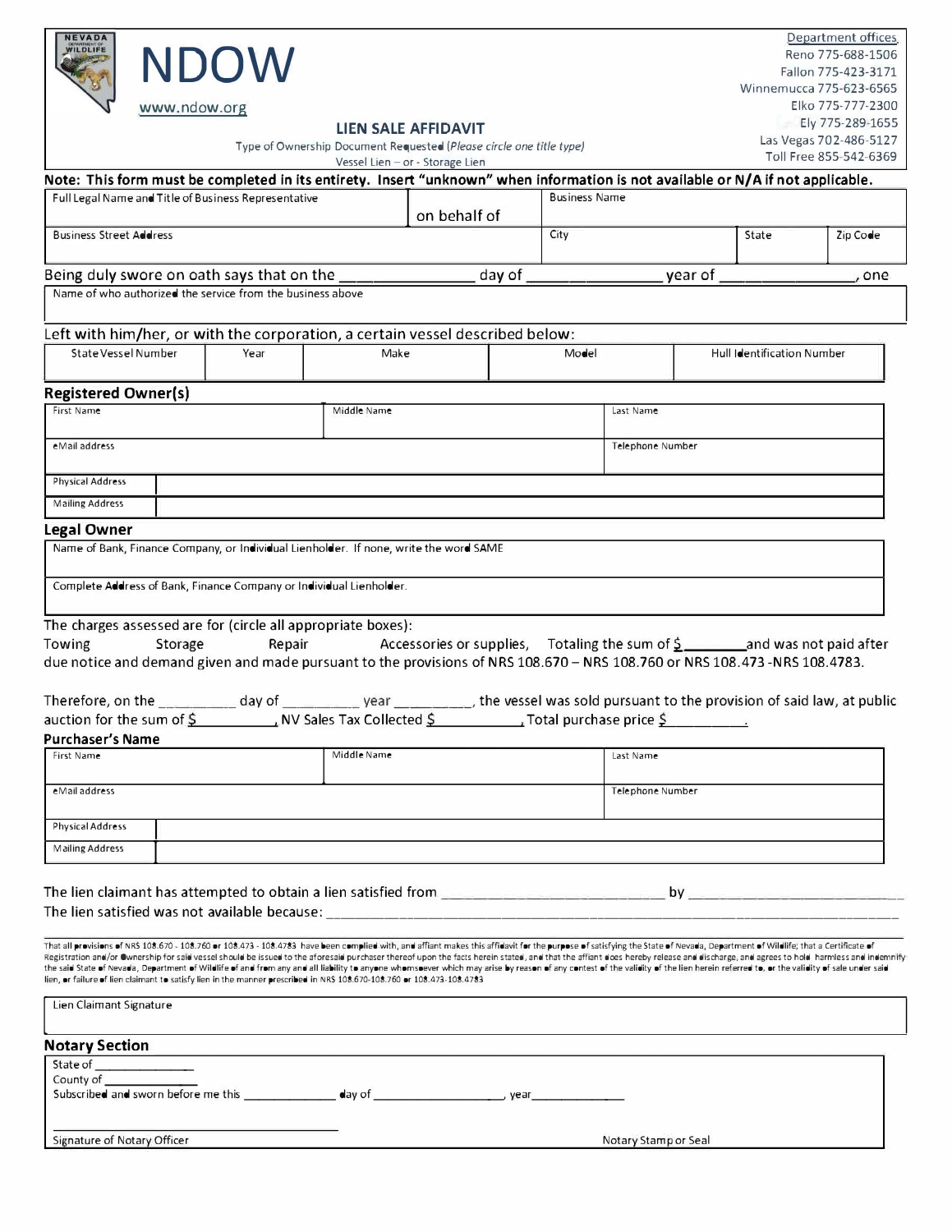**NAC 488.322 Transfer of certificate of ownership of vessel that is subject of lien for storage. (**[NRS 488.045](https://www.leg.state.nv.us/NRS/NRS-488.html#NRS488Sec045)**,** [501.181](https://www.leg.state.nv.us/NRS/NRS-501.html#NRS501Sec181)**)**

 1. In addition to any other applicable requirements relating to the transfer of a certificate of ownership of a vessel set forth in this chapter and [chapter 488](https://www.leg.state.nv.us/NRS/NRS-488.html#NRS488) of NRS, to transfer a certificate of ownership of a vessel that is the subject of a lien pursuant to [NRS 108.473](https://www.leg.state.nv.us/NRS/NRS-108.html#NRS108Sec473) to [108.4783,](https://www.leg.state.nv.us/NRS/NRS-108.html#NRS108Sec4783) inclusive, relating to the storage of vessels, a transferee of a certificate of ownership of the vessel must provide:

 (a) Proof of any lien satisfied from known persons holding a security interest in the vessel, and evidence satisfactory to the Department of a valid release of all claims to the vessel from all owners and legal owners of the vessel in the form of a title to the vessel that has been signed over, a notarized affidavit that the title to the vessel was lost or a legal document which indicates that the lien has been discharged or released.

(b) If a valid release of a lien is not available because of:

(1) A failure to make a claim after lawful demand and notice or dissolution of a secured party:

 (I) A complete and notarized affidavit that states that all requirements contained in [NRS](https://www.leg.state.nv.us/NRS/NRS-108.html#NRS108Sec473)  [108.473](https://www.leg.state.nv.us/NRS/NRS-108.html#NRS108Sec473) to [108.4783,](https://www.leg.state.nv.us/NRS/NRS-108.html#NRS108Sec4783) inclusive, have been satisfied;

 (II) A description of the vessel that includes the identification number and hull number, if known;

(III) Evidence, if any, of the status of all claims attached to the vessel; and

(IV) A notarized copy of the affidavit of publication for the sale or auction of the vessel;

or

 (2) A failure to notify all persons holding an interest in the vessel, a notarized affidavit stating that all reasonable attempts were made, including notification to the registered owner, legal owner and any other known person who may have an interest in the vessel and setting forth the reasons why those attempts were unsuccessful. For the purposes of this subparagraph, a "reasonable attempt" includes, without limitation, mailing a notice of sale to the main office of the successors to the business that originally held the lien and was subsequently relocated or reorganized, if known.

 (c) A copy of the notice of sale sent by certified mail, with return receipt requested, to the holders of the secured interest in the vessel and if the notice of sale was:

(1) Delivered, a copy of the notice of sale and certified return receipt.

 (2) Returned undelivered in the envelope, unopened if possible, with a copy of the notice of sale and documentation of attempted postal delivery.

 (d) Evidence of the affidavit of publication that the sale took place at least 22 days after the date of the first advertisement.

 (e) If the occupant of the storage unit is not the registered owner or legal owner of the vessel, evidence that separate notices were sent to the registered owner and the legal owner of the vessel and to the occupant of the storage unit.

 (f) A notarized affidavit attesting that a notice of auction was posted, including the dates when and locations where the notice was posted.

(g) If required pursuant to [NAC 488.320:](https://www.leg.state.nv.us/nac/nac-488.html#NAC488Sec320)

 (1) Proof of an inspection of the vessel conducted by an employee of the Department or a person designated by the Department when the vessel was transferred or sold; or

 (2) An opportunity for an employee of the Department or a person designated by the Department to inspect the vessel.

 2. As used in this section, "transferee" means the lien claimant or a new buyer of the vessel that is subject to [NRS 108.473](https://www.leg.state.nv.us/NRS/NRS-108.html#NRS108Sec473) to [108.4783,](https://www.leg.state.nv.us/NRS/NRS-108.html#NRS108Sec4783) inclusive. (Added to NAC by Bd. of Wildlife Comm'rs by R116-00, eff. 3-29-2001; A by R015-16, 9-9-2016)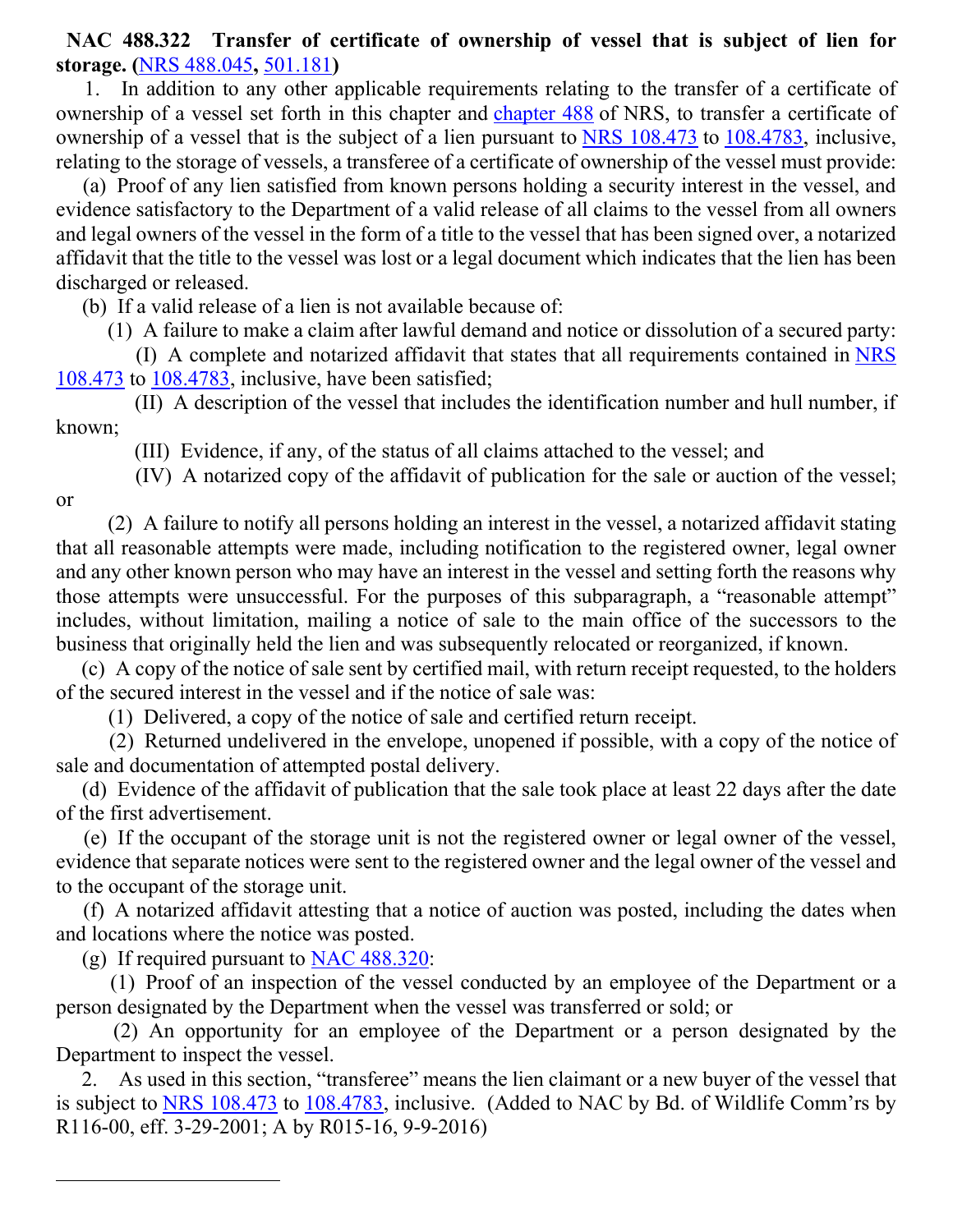#### **LIENS OF OWNERS OF FACILITIES FOR STORAGE**

 **NRS 108.473 Definitions.** As used in [NRS 108.473](https://www.leg.state.nv.us/nrs/nrs-108.html#NRS108Sec473) to [108.4783,](https://www.leg.state.nv.us/nrs/nrs-108.html#NRS108Sec4783) inclusive, unless the context otherwise requires, the words and terms defined in [NRS 108.4731](https://www.leg.state.nv.us/nrs/nrs-108.html#NRS108Sec4731) to [108.4748,](https://www.leg.state.nv.us/nrs/nrs-108.html#NRS108Sec4748) inclusive, have the meanings ascribed to them in those sections.

(Added to NRS by [1983, 1665;](https://www.leg.state.nv.us/Statutes/62nd/Stats198307.html#Stats198307page1665) A [2011, 1825;](https://www.leg.state.nv.us/Statutes/76th2011/Stats201115.html#Stats201115page1825) [2013, 1256\)](https://www.leg.state.nv.us/Statutes/77th2013/Stats201308.html#Stats201308page1256)

 **NRS 108.4731 "Electronic mail" defined.** "Electronic mail" means an electronic message, executable program or computer file which contains an image of a message that is transmitted between two or more computers or electronic terminals, or within or between computer networks and from which a confirmation of receipt is received.

(Added to NRS by [2011, 1824\)](https://www.leg.state.nv.us/Statutes/76th2011/Stats201115.html#Stats201115page1824)

 **NRS 108.4733 "Facility" defined.** "Facility" means real property divided into individual storage spaces. The term does not include a garage or storage area in a private residence.

(Added to NRS by [1983, 1665;](https://www.leg.state.nv.us/Statutes/62nd/Stats198307.html#Stats198307page1665) A [2011, 1825\)](https://www.leg.state.nv.us/Statutes/76th2011/Stats201115.html#Stats201115page1825)

 **NRS 108.4734 "Last known address" defined.** "Last known address" means the postal and electronic mail address, if any, provided by an occupant in the most recent rental agreement between the owner and the occupant, or the postal and electronic mail address, if any, provided by the occupant in a written notice sent to the owner with a change of the occupant's address after the execution of the rental agreement.

(Added to NRS by [2013, 1256\)](https://www.leg.state.nv.us/Statutes/77th2013/Stats201308.html#Stats201308page1256)

 **NRS 108.4735 "Occupant" defined.** "Occupant" includes a person or a person's sublessee, successor or assignee who is entitled to the exclusive use of an individual storage space at a facility pursuant to a rental agreement.

(Added to NRS by [1983, 1666;](https://www.leg.state.nv.us/Statutes/62nd/Stats198307.html#Stats198307page1666) A [2011, 1825\)](https://www.leg.state.nv.us/Statutes/76th2011/Stats201115.html#Stats201115page1825)

 **NRS 108.474 "Owner" defined.** "Owner" includes a lessor, operator or other person authorized by the owner to manage a facility, enter into rental agreements with occupants and collect rent from occupants.

(Added to NRS by [1983, 1666\)](https://www.leg.state.nv.us/Statutes/62nd/Stats198307.html#Stats198307page1666)

 **NRS 108.4743 "Personal property" defined.** "Personal property" means any property not affixed to land and includes, without limitation, merchandise, furniture, household items, motor vehicles, boats, personal watercraft and trailers used to transport motor vehicles, boats or personal watercraft.

(Added to NRS by [1983, 1666;](https://www.leg.state.nv.us/Statutes/62nd/Stats198307.html#Stats198307page1666) A [2011, 1825;](https://www.leg.state.nv.us/Statutes/76th2011/Stats201115.html#Stats201115page1825) [2019, 1449\)](https://www.leg.state.nv.us/Statutes/80th2019/Stats201908.html#Stats201908page1449)

 **NRS 108.4744 "Protected property" defined.** "Protected property" means personal property, the sale of which or prohibition against the sale of which is regulated by state or federal law. The term includes, without limitation:

(1) Documents, film or electronic data that contain personal information, such as social security numbers, credit or debit card information, bank account information, passport information and medical or legal records relating to clients, customers, patients or others in connection with an occupant's business.

2. Pharmaceuticals other than those dispensed by a licensed pharmacy for use by an occupant.

3. Alcoholic beverages.

4. Firearms.

(Added to NRS by [2011, 1824\)](https://www.leg.state.nv.us/Statutes/76th2011/Stats201115.html#Stats201115page1824)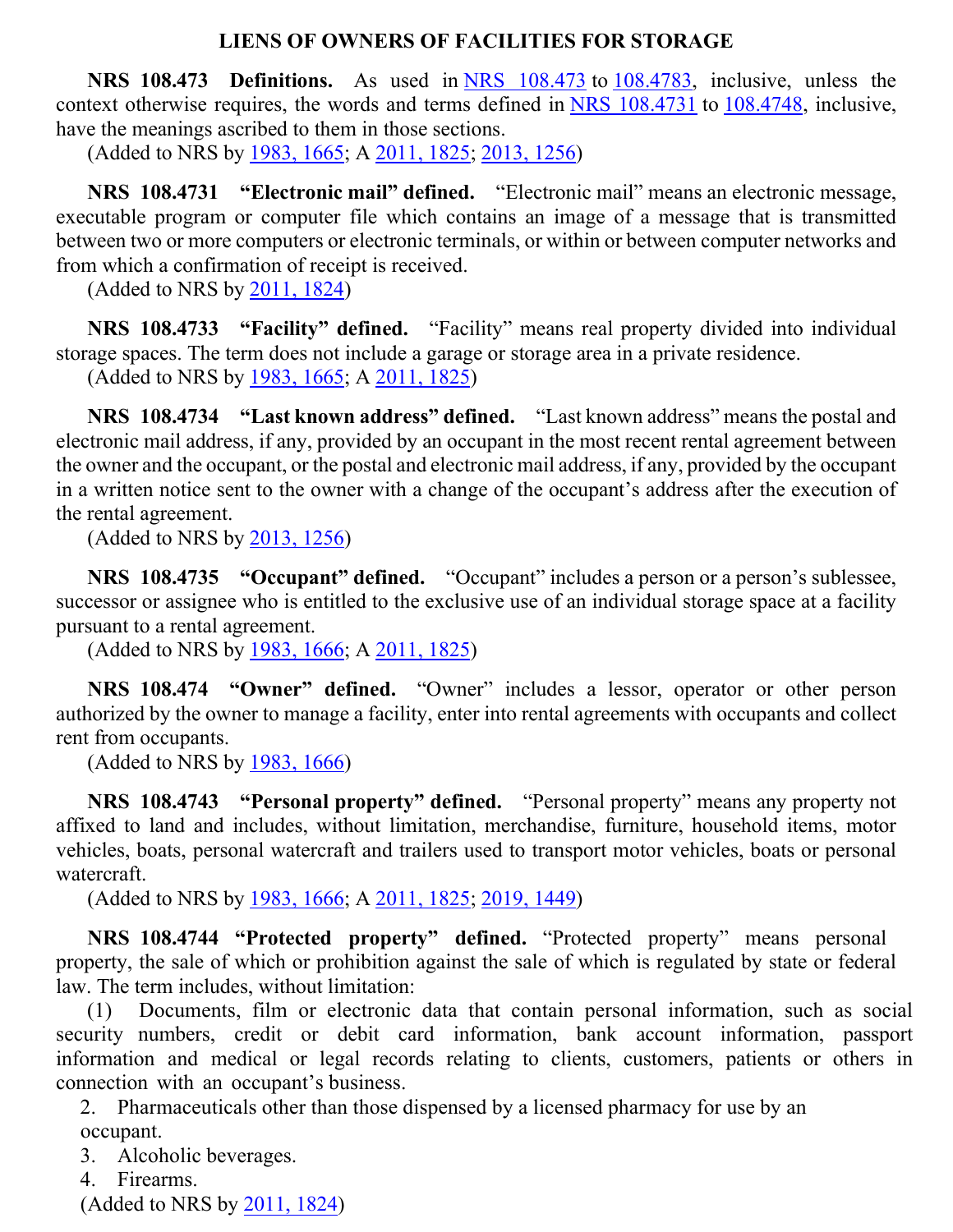**NRS 108.4745 "Rental agreement" defined.** "Rental agreement" means any written agreement or lease establishing or modifying the terms, conditions or rules concerning the use and occupancy of an individual storage space at a facility.

(Added to NRS by [1983, 1666;](https://www.leg.state.nv.us/Statutes/62nd/Stats198307.html#Stats198307page1666) A [2011, 1825\)](https://www.leg.state.nv.us/Statutes/76th2011/Stats201115.html#Stats201115page1825)

 **NRS 108.4746 "Storage space" defined.** "Storage space" means a space used for storing personal property, which is rented or leased to an individual occupant who has access to the space. (Added to NRS by [2011, 1825\)](https://www.leg.state.nv.us/Statutes/76th2011/Stats201115.html#Stats201115page1825)

 **NRS 108.4748 "Verified mail" defined.** "Verified mail" means any method of mailing offered by the United States Postal Service that provides evidence of mailing.

(Added to NRS by [2011, 1825\)](https://www.leg.state.nv.us/Statutes/76th2011/Stats201115.html#Stats201115page1825)

### **NRS 108.475 Use of storage space for residence prohibited; nature of facility; effect of issuance of document of title for property.**

1. It is unlawful to use a storage space at a facility for a residence.

2. A facility shall not be deemed to be a warehouse or a public utility.

3. If an owner of a facility issues a warehouse receipt, bill of lading or other document of title for the personal property stored in a storage space at the facility, the owner and the occupant are subject to the provisions of [NRS 104.7101](https://www.leg.state.nv.us/NRS/NRS-104.html#NRS104Sec7101) to [104.7603,](https://www.leg.state.nv.us/NRS/NRS-104.html#NRS104Sec7603) inclusive, and the provisions of NRS [108.473](https://www.leg.state.nv.us/nrs/nrs-108.html#NRS108Sec473) to [108.4783,](https://www.leg.state.nv.us/nrs/nrs-108.html#NRS108Sec4783) inclusive, do not apply.

(Added to NRS by [1983, 1666;](https://www.leg.state.nv.us/Statutes/62nd/Stats198307.html#Stats198307page1666) A [1989, 212;](https://www.leg.state.nv.us/Statutes/65th/Stats198902.html#Stats198902page212) [2005, 885;](https://www.leg.state.nv.us/Statutes/73rd/Stats200509.html#Stats200509page885) [2011, 1825;](https://www.leg.state.nv.us/Statutes/76th2011/Stats201115.html#Stats201115page1825) [2013, 1256\)](https://www.leg.state.nv.us/Statutes/77th2013/Stats201308.html#Stats201308page1256)

# **NRS 108.4753 Lien of owner of facility; priority of lien created by document of title.**

1. The owner of a facility and the owner's heirs, assignees or successors have a possessory lien, from the date the rent for a storage space at the facility is due and unpaid, on all personal property, including protected property, located in the storage space for the rent, late fees imposed pursuant to [NRS 108.4758,](https://www.leg.state.nv.us/nrs/nrs-108.html#NRS108Sec4758) labor or other charges incurred by the owner pursuant to a rental agreement and for those expenses reasonably incurred by the owner to preserve, sell or otherwise dispose of the personal property.

2. Any lien created by a document of title for a motor vehicle or boat has priority over a lien attaching to that motor vehicle or boat pursuant to [NRS 108.473](https://www.leg.state.nv.us/nrs/nrs-108.html#NRS108Sec473) to [108.4783,](https://www.leg.state.nv.us/nrs/nrs-108.html#NRS108Sec4783) inclusive.

(Added to NRS by [1983, 1666;](https://www.leg.state.nv.us/Statutes/62nd/Stats198307.html#Stats198307page1666) A [2011, 1825;](https://www.leg.state.nv.us/Statutes/76th2011/Stats201115.html#Stats201115page1825) [2013, 1256\)](https://www.leg.state.nv.us/Statutes/77th2013/Stats201308.html#Stats201308page1256)

# **NRS 108.4755 Contents of rental agreement.**

1. Each rental agreement must be in writing and must contain:

(a) A provision printed in a size equal to at least 10-point type that states, "IT IS UNLAWFUL TO USE A STORAGE SPACE IN THIS FACILITY AS A RESIDENCE."

(b) A statement that the occupant's personal property will be subject to a claim for a lien and may be sold or disposed of if the rent or other charges described in the rental agreement remain unpaid for 14 consecutive days.

(c) A provision requiring the occupant to:

(1) Disclose to the owner any items of protected property in the storage space.

(2) If the occupant is subject to mandatory licensing, registration, permitting or other professional or occupational regulation by a governmental agency, board or commission and the protected property to be stored is related to the practice of that profession or occupation by the occupant, provide written notice to that agency, board or commission stating that the occupant is storing protected property at the facility, identifying the general type of protected property being stored at the facility and providing complete contact information for the facility. The occupant shall give the owner a copy of any written notice provided to such an agency, board or commission.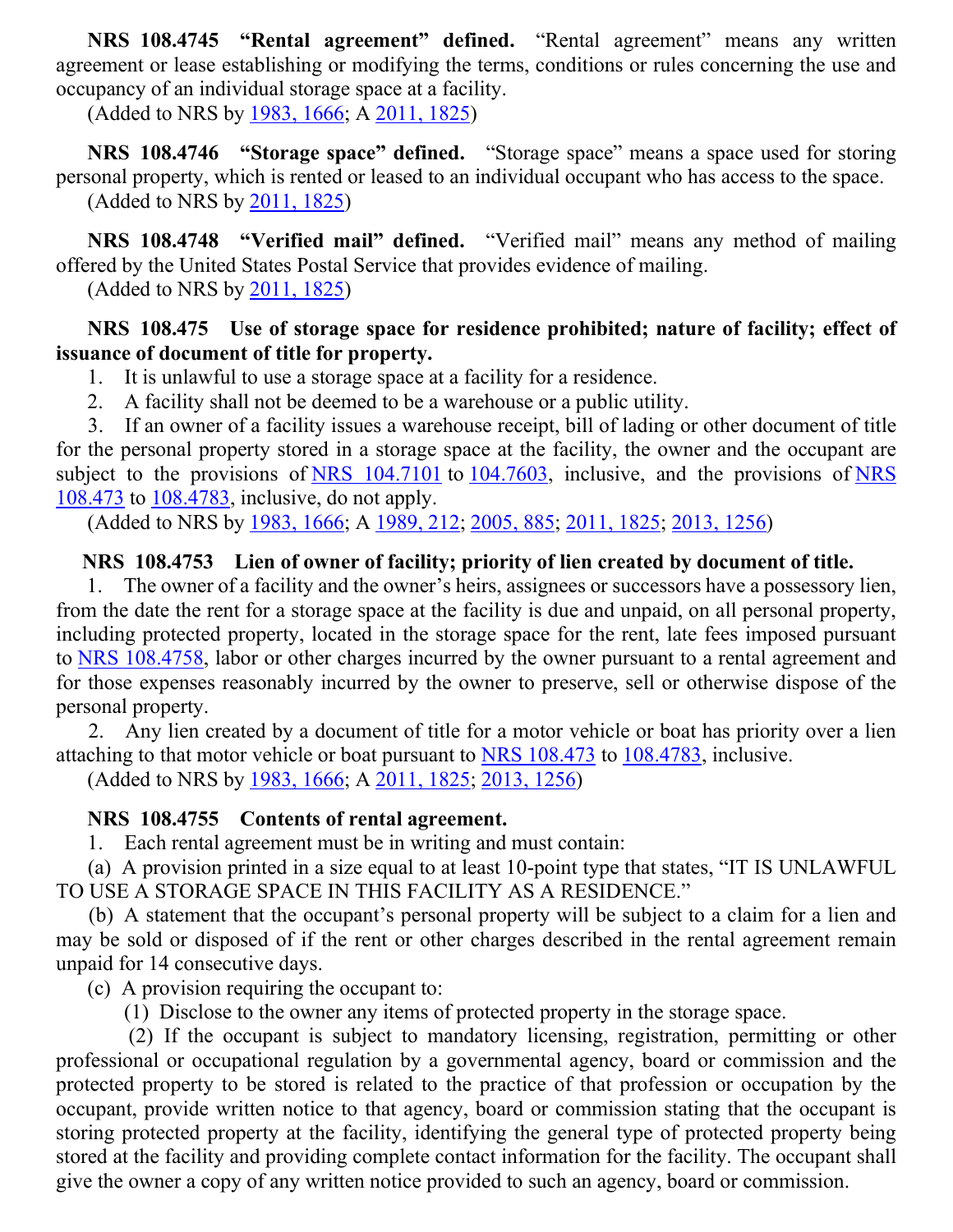(3) Provide complete contact information for a secondary contact who may be contacted by the owner if the owner is unable to contact the occupant.

2. If any provision of the rental agreement provides that an owner, lessor, operator, manager or employee of the facility, or any combination thereof, is not liable, jointly or severally, for any loss or theft of personal property stored in a storage space at the facility, the provision is unenforceable unless:

(a) The rental agreement contains a statement advising the occupant to purchase insurance for any personal property stored in a storage space at the facility and informing the occupant that such insurance is available through most insurers;

(b) The provision and the statement are:

(1) Printed in all capital letters or, if the rental agreement is printed in all capital letters, printed in all capital letters and boldface type, italic type or underlined type; and

(2) Printed in a size equal to at least 10-point type or, if the rental agreement is printed in 10-point type or larger, printed in type that is at least 2 points larger than the size of type used for other provisions of the rental agreement; and

(c) The provision is otherwise enforceable pursuant to the laws of this state.

3. [NRS 108.473](https://www.leg.state.nv.us/nrs/nrs-108.html#NRS108Sec473) to [108.4783,](https://www.leg.state.nv.us/nrs/nrs-108.html#NRS108Sec4783) inclusive, do not apply and the lien for charges for storage does not attach unless the rental agreement contains a space for the occupant to provide the name and address of an alternative person to whom the notices under those sections may be sent. The occupant's failure to provide an alternative address does not affect the owner's remedies under those sections.

4. The parties may agree in the rental agreement to additional rights, obligations or remedies other than those provided by [NRS 108.473](https://www.leg.state.nv.us/nrs/nrs-108.html#NRS108Sec473) to [108.4783,](https://www.leg.state.nv.us/nrs/nrs-108.html#NRS108Sec4783) inclusive. The rights provided in those sections are in addition to any other rights of a creditor against a debtor.

(Added to NRS by [1983, 1666;](https://www.leg.state.nv.us/Statutes/62nd/Stats198307.html#Stats198307page1666) A [1989, 213;](https://www.leg.state.nv.us/Statutes/65th/Stats198902.html#Stats198902page213) [1997, 921;](https://www.leg.state.nv.us/Statutes/69th/Stats199706.html#Stats199706page921) [2011,](https://www.leg.state.nv.us/Statutes/76th2011/Stats201115.html#Stats201115page1826) 1826)

 **NRS 108.4757 Presumption regarding maximum value of property stored.** If a rental agreement contains a limit on the value of property stored in the storage space of an occupant, the limit is presumed to be the maximum value of the personal property stored in the storage space.

(Added to NRS by [2011, 1825\)](https://www.leg.state.nv.us/Statutes/76th2011/Stats201115.html#Stats201115page1825)

#### **NRS 108.4758 Late fees.**

1. An owner may impose a reasonable late fee for each month that an occupant does not pay rent for a storage space when due if the amount of late fee is stated in the rental agreement or an addendum to such an agreement.

2. A late fee of \$20 or 20 percent of the monthly rental amount, whichever is greater, for each month of a late rental payment shall be deemed to be a reasonable late fee and shall not constitute a penalty.

3. A late fee imposed pursuant to this section is not interest on a debt or a cost incurred by an owner in enforcing the owner's lien pursuant to [NRS 108.4763](https://www.leg.state.nv.us/nrs/nrs-108.html#NRS108Sec4763) or enforcing any other remedy provided by any statute or contract.

4. As used in this section, "late fee" means a fee or charge assessed by an owner for an occupant's failure to pay rent for a storage space when due.

(Added to NRS by [2013, 1256\)](https://www.leg.state.nv.us/Statutes/77th2013/Stats201308.html#Stats201308page1256)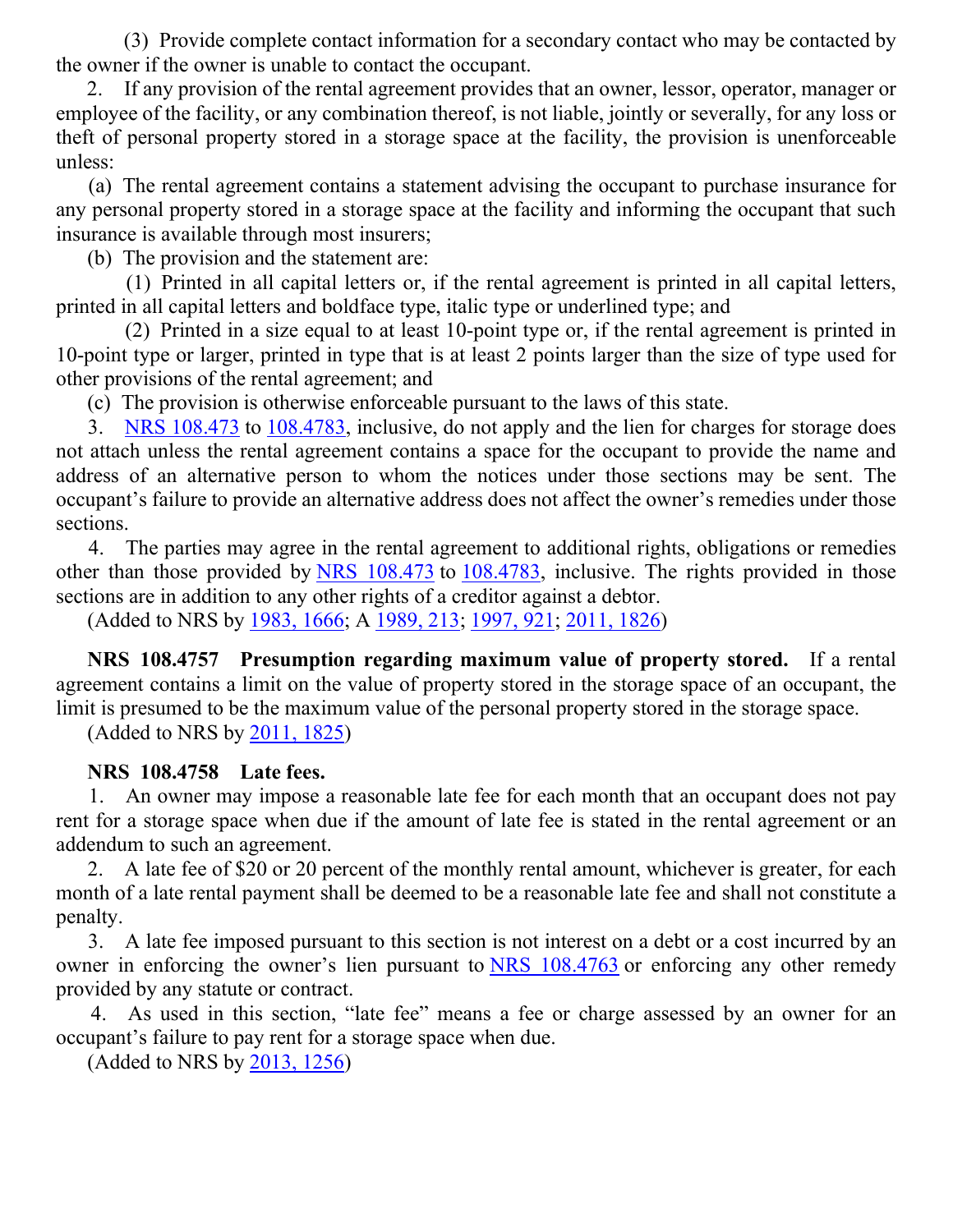**NRS 108.476 Unpaid charges: Denial of occupant's access to storage space; termination of occupant's right to use storage space; notice; imposition of lien.**

If any charges for rent or other items owed by the occupant remain unpaid for 10 days or more, the owner may deny the occupant access to the storage space at the facility for which charges are owed.

2. If any charges for rent or other items owed by the occupant remain unpaid for 14 days or more, the owner may terminate the occupant's right to use the storage space at the facility, for which charges are owed, not less than 14 days after sending a notice by verified mail or, if available, by electronic mail to the occupant at his or her last known address and to the alternative address provided by the occupant in the rental agreement. The notice must contain:

(a) An itemized statement of the amount owed by the occupant at the time of the notice and the date when the amount became due;

(b) The name, address and telephone number of the owner or the owner's agent;

(c) A statement that the occupant's right to use the storage space will terminate on a specific date unless the occupant pays the amount owed to the owner; and

(d) A statement that upon the termination of the occupant's right to occupy the storage space and after the date specified in the notice, an owner's lien pursuant to [NRS 108.4753,](https://www.leg.state.nv.us/nrs/nrs-108.html#NRS108Sec4753) will be imposed.

(Added to NRS by [1983, 1666;](https://www.leg.state.nv.us/Statutes/62nd/Stats198307.html#Stats198307page1666) A [1985, 238;](https://www.leg.state.nv.us/Statutes/63rd/Stats198501.html#Stats198501page238) [2011, 1827;](https://www.leg.state.nv.us/Statutes/76th2011/Stats201115.html#Stats201115page1827) [2013, 1257\)](https://www.leg.state.nv.us/Statutes/77th2013/Stats201308.html#Stats201308page1257)

### **NRS 108.4763 Owner's remedies upon nonpayment of charges; notice of sale; limit on earliest time for sale; disposal of protected property.**

1. After the notice of the lien is mailed by the owner, if the occupant fails to pay the total amount due by the date specified in the notice, the owner may:

(a) Enter the storage space and remove the personal property within it to a safe place.

(b) Dispose of, but may not sell, any protected property contained in the storage space in accordance with the provisions of subsection 5 if the owner has actual knowledge of such protected property. If the owner disposes of the protected property in accordance with the provisions of subsection 5, the owner is not liable to the occupant or any other person who claims an interest in the protected property.

(c) If the personal property upon which the lien is claimed is a motor vehicle, boat, personal watercraft or trailer used to transport a motor vehicle, boat or personal watercraft, and rent and other charges related to such property remain unpaid or unsatisfied for 60 days, have the property towed by any tow car operator subject to the jurisdiction of the Nevada Transportation Authority. If a motor vehicle, boat, personal watercraft or trailer is towed pursuant to this paragraph, the owner is not liable for any damages to such property once the tow car operator takes possession of the motor vehicle, boat, personal watercraft or trailer.

2. The owner shall send to the occupant a notice of a sale to satisfy the lien by verified mail or, if available, by electronic mail at the last known address of the occupant and at the alternative address provided by the occupant in the rental agreement at least 14 days before the sale. If the notice is sent by electronic mail and no confirmation of receipt is received, the owner shall also send such notice to the occupant by verified mail at the last known address of the occupant. The notice must contain:

(a) A statement that the occupant may no longer use the storage space and no longer has access to the occupant's personal property stored therein;

(b) A statement that the personal property of the occupant is subject to a lien and the amount of the lien;

(c) A statement that the personal property will be sold or disposed of to satisfy the lien on a date specified in the notice, unless the total amount of the lien is paid or the occupant executes and returns by verified mail, the declaration in opposition to the sale; and

(d) A statement of the provisions of subsection 3.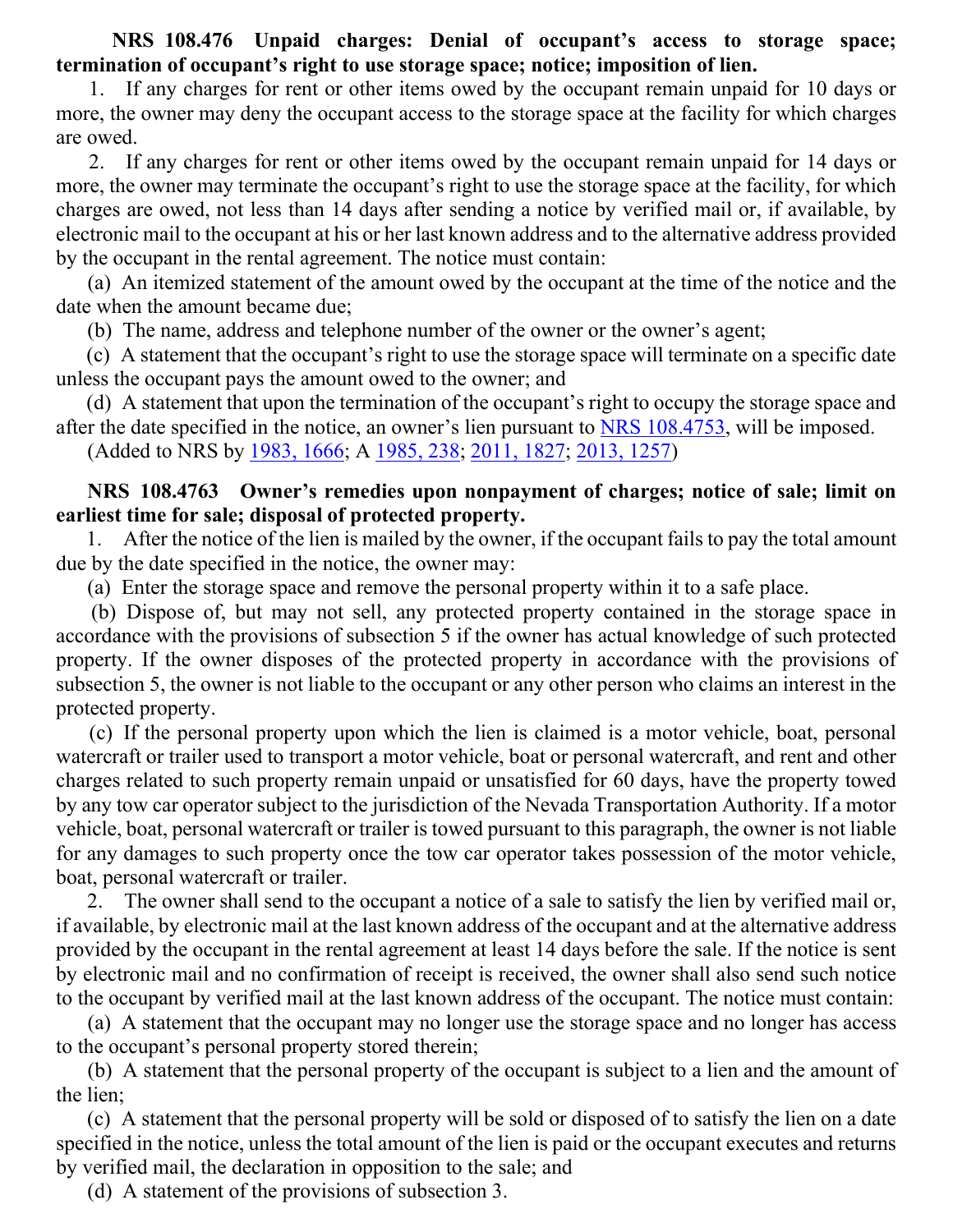3. Proceeds of the sale over the amount of the lien and the costs of the sale must be retained by the owner and may be reclaimed by the occupant or the occupant's authorized representative at any time up to 1 year from the date of the sale.

 4. The notice of the sale must also contain a blank copy of a declaration in opposition to the sale to be executed by the occupant if the occupant wishes to do so.

 5. The owner may dispose of protected property contained in the storage space by taking the following actions, in the following order of priority, until the protected property is disposed of:

(a) Contacting the occupant and returning the protected property to the occupant.

 (b) Contacting the secondary contact listed by the occupant in the rental agreement and returning the protected property to the secondary contact.

 (c) Contacting any appropriate state or federal authorities, including, without limitation, any appropriate governmental agency, board or commission listed by the occupant in the rental agreement pursuant to [NRS 108.4755,](https://www.leg.state.nv.us/nrs/nrs-108.html#NRS108Sec4755) ascertaining whether such authorities will accept the protected property and, if such authorities will accept the protected property, ensuring that the protected property is delivered to such authorities.

 (d) Destroying the protected property in an appropriate manner which is authorized by law and which ensures that any confidential information contained in the protected property is completely obliterated and may not be examined or accessed by the public.

(Added to NRS by [1983, 1667;](https://www.leg.state.nv.us/Statutes/62nd/Stats198307.html#Stats198307page1667) A [1985, 239;](https://www.leg.state.nv.us/Statutes/63rd/Stats198501.html#Stats198501page239) [2011, 1827;](https://www.leg.state.nv.us/Statutes/76th2011/Stats201115.html#Stats201115page1827) [2013, 1257;](https://www.leg.state.nv.us/Statutes/77th2013/Stats201308.html#Stats201308page1257) [2019, 1449\)](https://www.leg.state.nv.us/Statutes/80th2019/Stats201908.html#Stats201908page1449)

 **NRS 108.4765 Occupant's declaration in opposition to sale.** The occupant may prevent a sale of the personal property to satisfy the lien if the occupant executes a declaration in opposition to the sale under penalty of perjury and returns the declaration to the owner by verified mail. The declaration must contain the following:

- 1. The name, address and signature of the occupant;
- 2. The location of the personal property which is to be sold to satisfy a lien;
- 3. The date the declaration was executed by the occupant; and
- 4. A statement that:
- (a) The occupant has received the notice of the sale to satisfy the lien;
- (b) The occupant opposes the sale of the property; and

 (c) The occupant understands that any action concerning the validity of the lien must be commenced not later than 21 days after the date on which the owner receives the declaration in opposition to the sale as required pursuant to [NRS 108.477.](https://www.leg.state.nv.us/nrs/nrs-108.html#NRS108Sec477)

(Added to NRS by [1983, 1667;](https://www.leg.state.nv.us/Statutes/62nd/Stats198307.html#Stats198307page1667) A [2011, 1828\)](https://www.leg.state.nv.us/Statutes/76th2011/Stats201115.html#Stats201115page1828)

## **NRS 108.477 Sale of occupant's property by owner: Advertisement; manner; distribution of proceeds.**

 1. If the declaration in opposition to the lien sale executed by the occupant is not received by the date of the sale specified in the notice mailed to the occupant, the owner may sell the property.

 2. The owner shall advertise the sale once a week for 2 consecutive weeks immediately preceding the date of the sale in a newspaper of general circulation in the judicial district where the sale is to be held. The advertisement must contain:

(a) A general description of the personal property to be sold;

(b) The name of the occupant;

 (c) The number of the individual storage space at the facility where the personal property was stored; and

(d) The name and address of the facility.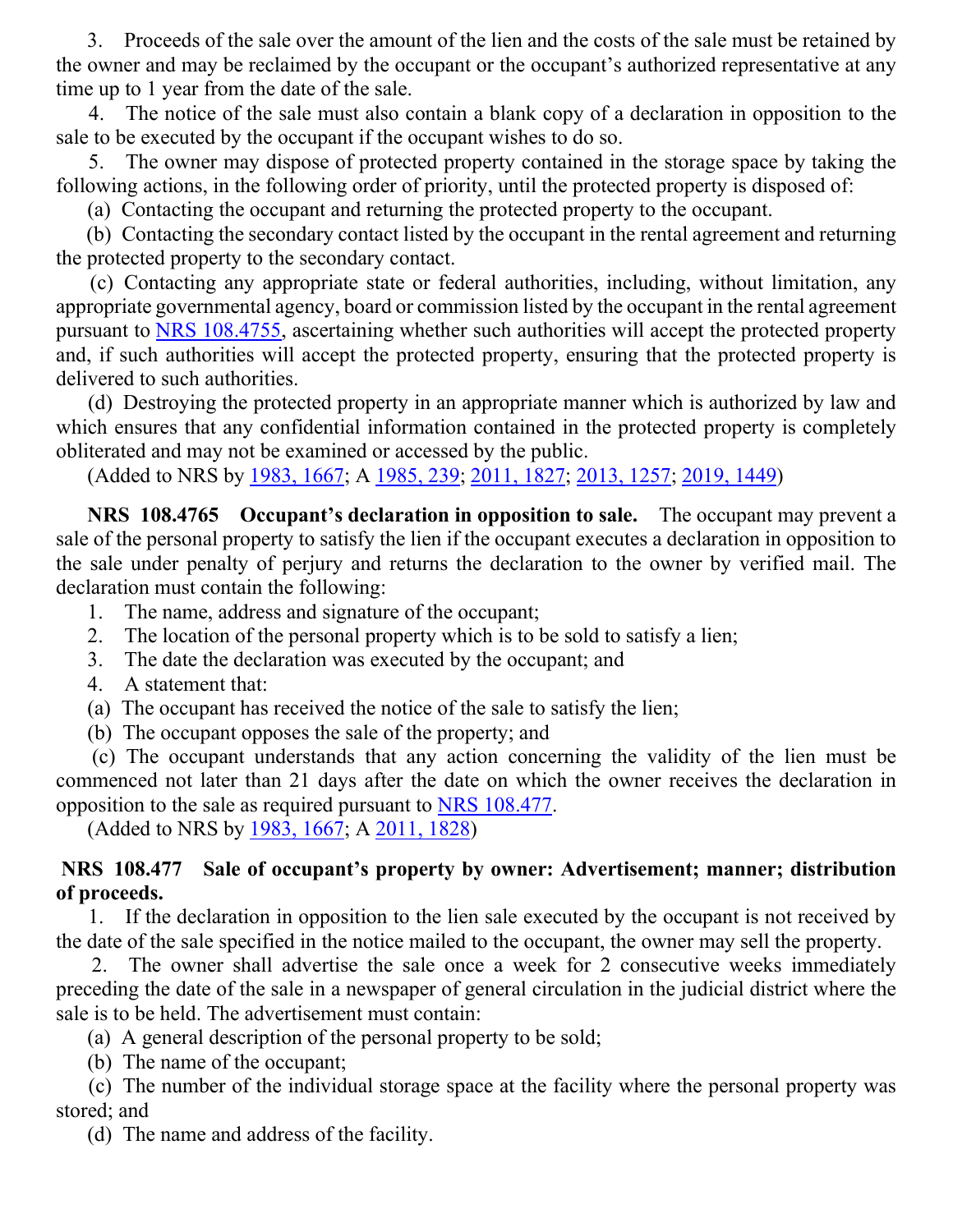3. If there is no newspaper of general circulation in the judicial district where the sale is to be held, the advertisement must be posted 10 days before the sale in at least six conspicuous places near the place of the sale.

4. The sale must be conducted in a commercially reasonable manner.

 5. After deducting the amount of the lien and the costs of the sale, the owner shall retain any excess proceeds from the sale on the behalf of the occupant.

 6. The occupant or any person authorized by the occupant or by an order of the court may claim the excess proceeds or the portion of the proceeds necessary to satisfy the person's claim at any time within 1 year after the date of the sale. After 1 year, the owner shall pay any proceeds remaining from the sale to the treasurer of the county where the sale was held for deposit in the general fund of the county.

(Added to NRS by [1983, 1668;](https://www.leg.state.nv.us/Statutes/62nd/Stats198307.html#Stats198307page1668) A [1985, 1163;](https://www.leg.state.nv.us/Statutes/63rd/Stats198505.html#Stats198505page1163) [2011, 1829\)](https://www.leg.state.nv.us/Statutes/76th2011/Stats201115.html#Stats201115page1829)

## **NRS 108.4773 Claim of property subject to security interest.**

 1. Any person who has a security interest in the personal property perfected pursuant to [NRS](https://www.leg.state.nv.us/NRS/NRS-104.html#NRS104Sec9101)  [104.9101](https://www.leg.state.nv.us/NRS/NRS-104.html#NRS104Sec9101) to [104.9709,](https://www.leg.state.nv.us/NRS/NRS-104.html#NRS104Sec9709) inclusive, may claim the personal property which is subject to the security interest and to the lien for storage charges by paying the amount due, as specified in the preliminary notice of the lien, for the storage of the property, if no declaration in opposition to the sale to satisfy the lien has been executed and returned by the occupant to the owner.

 2. Upon payment of the total amount due pursuant to this section, the owner shall deliver the personal property subject to the security interest to the person holding such interest and paying the amount of the owner's lien. The owner is not liable to any person for any action taken pursuant to this section if the owner complied with the provisions of  $NRS$  108.473 to [108.4783,](https://www.leg.state.nv.us/nrs/nrs-108.html#NRS108Sec4783) inclusive.

(Added to NRS by [1983, 1668;](https://www.leg.state.nv.us/Statutes/62nd/Stats198307.html#Stats198307page1668) A [1999, 387;](https://www.leg.state.nv.us/Statutes/70th/Stats199903.html#Stats199903page387) [2011, 1829\)](https://www.leg.state.nv.us/Statutes/76th2011/Stats201115.html#Stats201115page1829)

 **NRS 108.4775 Satisfaction of lien by person claiming interest in property.** Before the sale to satisfy the lien, any person claiming an interest in the personal property may pay the amount necessary to satisfy the lien and the reasonable expenses incurred by the owner to protect the lien. If this is done, the personal property must not be sold, but the owner shall retain the property pending an order by a court which directs the disposition of the property.

(Added to NRS by [1983, 1669\)](https://www.leg.state.nv.us/Statutes/62nd/Stats198307.html#Stats198307page1669)

 **NRS 108.478 Effect of occupant's execution of declaration in opposition to sale; effect of occupant's commencement of action; stay of enforcement of a judgment pending appeal.** If the owner receives a declaration in opposition to the sale before the date set forth in the notice of the sale to satisfy the lien:

 1. Except as otherwise provided in subsection 2, the owner must not sell the property until at least 30 days after the date on which the owner receives the declaration in opposition to the sale.

 2. The occupant must file a complaint in a court of competent jurisdiction not later than 21 days after the date on which the owner receives the declaration in opposition to the sale. If such an action is commenced, the owner must not sell the property unless the court enters judgment in favor of the owner.

 3. If the occupant does not commence an action within 21 days after the date on which the owner receives the declaration in opposition to the sale, or if the court enters judgment in favor of the owner, the owner may advertise the property for sale and sell the property as provided in [NRS](https://www.leg.state.nv.us/nrs/nrs-108.html#NRS108Sec477)  [108.477.](https://www.leg.state.nv.us/nrs/nrs-108.html#NRS108Sec477)

 4. The occupant may stay the enforcement of a judgment pending an appeal by posting with the court which entered the judgment a bond in an amount equal to 1.5 times the amount of the judgment.